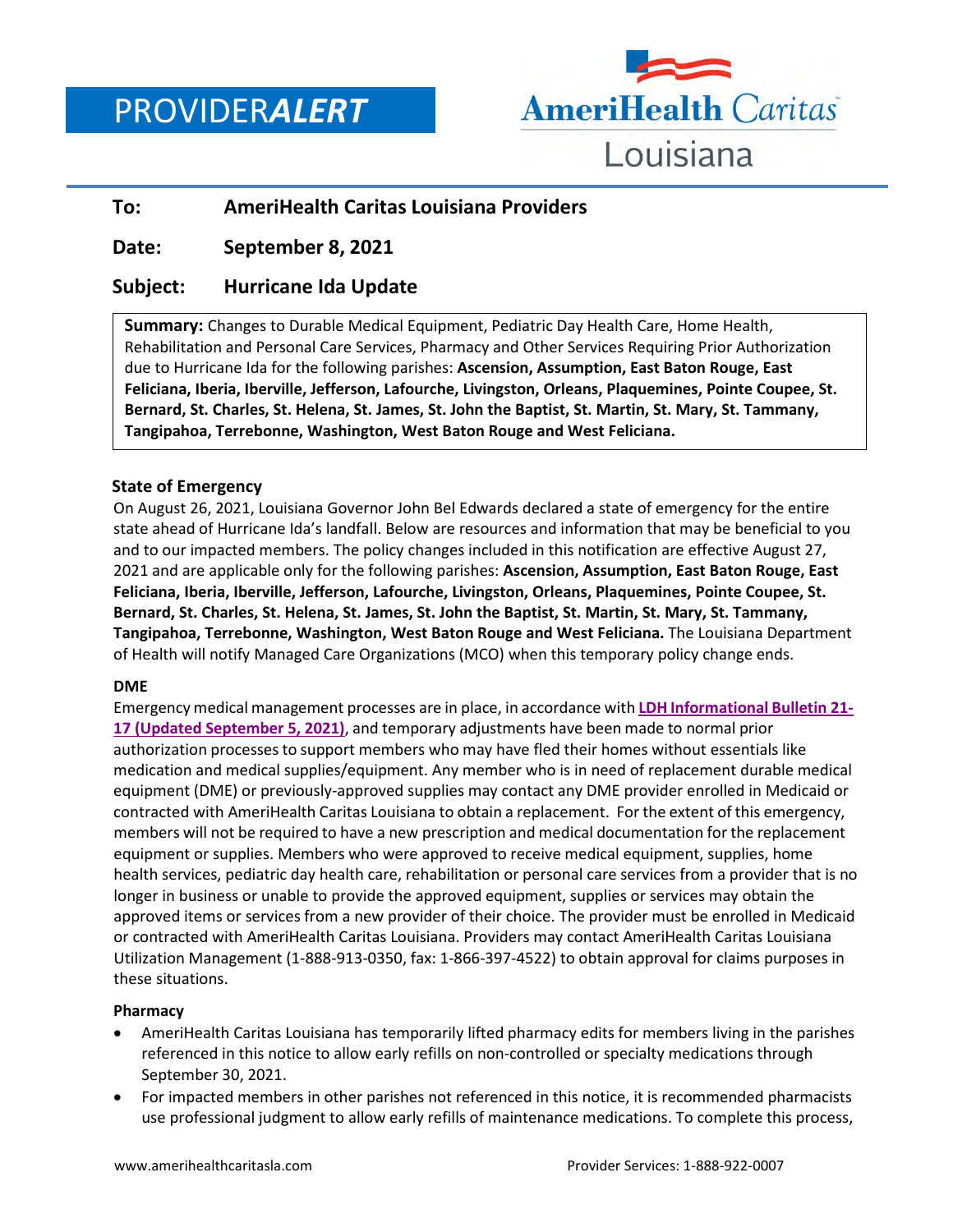please contact PerformRx at 800-684-5502.

- Use of out-of-network and/or out-of-state providers will be allowed for medically necessary services.
- For out-of-state pharmacy providers, out-of-state restrictions for pharmacy billing will be lifted.

#### **All existing prior authorizations for the services listed below will be extended by AmeriHealth Caritas Louisiana through October 31, 2021.** No additional action is needed by the provider to obtain a prior authorization, request additional services or units of service, or for claims billing.

- Any necessary medical and surgical procedures
- Applied Behavior Analysis (ABA)
- Assertive Community Treatment (ACT)
- Community Psychiatric Support and Treatment (CPST)
- EPSDT personal care services (PCS)
- Functional Family Therapy Child Welfare (FFT-CW)
- Functional Family Therapy (FFT)
- Home Health Services (EHH)
- Homebuilders
- Hospice Services
- Multi-Systemic Therapy (MST)
- Pediatric Day Health Care
- Permanent Supportive Housing (PSH)
- Pharmacy (for non- controlled, non-specialty drugs)
- Psychiatric Outpatient by Licensed Mental Health Professionals (LMHPs)
- Psychosocial Rehabilitation (PSR)
- Substance Use Outpatient and Intensive Outpatient
- Therapies (PT/OT/SLT)

#### **Contact Us**

- AmeriHealth Caritas Louisiana's Wellness & Opportunity in New Orleans center remains closed.
- Our Provider Services (1-888-922-0007) and Members Services (1-888-756-0004) lines are open.
- Please reiterate the importance of [Generator Safety](https://www.amerihealthcaritasla.com/pdf/member/083120-member-alert-generator-safety-guide.pdf) in your interactions with members.

#### **Additional resources:**

- 911 is still the best number to call for emergencies and evacuation assistance.
- Red Cross Louisiana Flood Response Information, including shelter info[:](http://www.redcross.org/local/louisiana/flood-information) <http://www.redcross.org/local/louisiana/flood-information>
- FEMA Flood Disaster Facts: <http://www.fema.gov/media-library/assets/documents/116376>
- Register flood damage at [www.disasterassistance.gov,](http://www.disasterassistance.gov/) or by calling 1-800-621-FEMA, even if your parish is not currently in the federal disaster declaration.
- LaDOTD Road Closures: <http://www.511la.org/>
- Storm preparation resources [on the AmeriHealth Caritas Louisiana](https://www.amerihealthcaritasla.com/member/eng/info/hurricane-messaging.aspx) website.

**Questions:** Thank you for your continued support and commitment to the care of our members. If you have questions about this communication, please contact AmeriHealth Caritas Louisiana Provider Services at 1-888-922-0007 or your [Provider Network Management Account Executive.](http://www.amerihealthcaritasla.com/pdf/provider/account-executives.pdf)